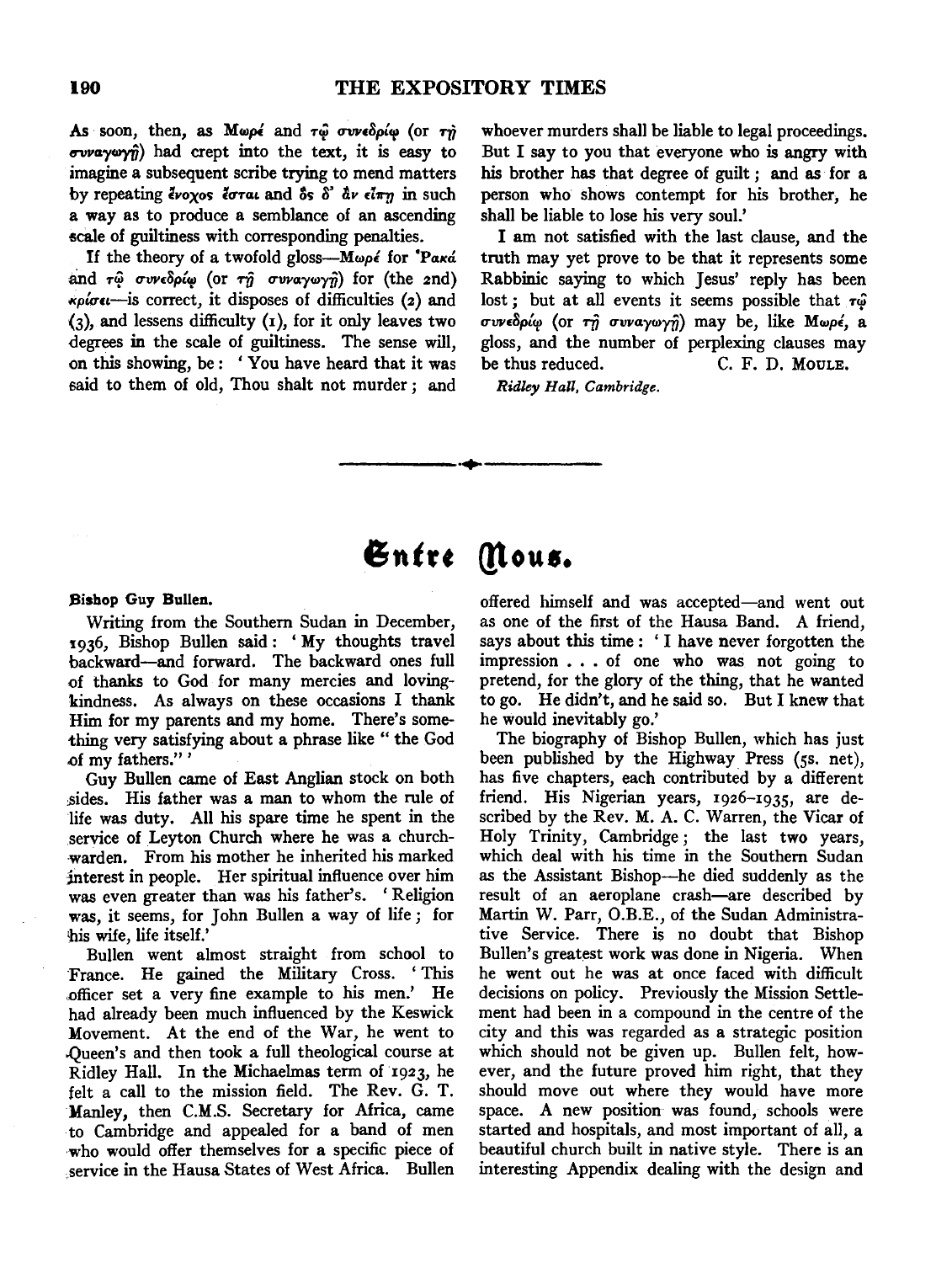construction of the church. Three characteristics, Mr. Warren says Guy Bullen had, which made him eminently suitable for this difficult task of breaking with past traditions : ' a certain sweet reasonableness, a perfect courtesy, and an inflexible integrity.'

In a biography written by several hands, as this is, there is the advantage that each writes about that part of the life which he himself knows most intimately. Full and accurate details are therefore likely. But the picture of the man himself is likely to suffer. It has so suffered here. At the same time Bullen stands out as one who had achieved a rare poise between this world and the unseen world: 'that meant that he could enjoy without fear of criticism, with complete unself consciousness, all the good things which we are given in this life richly to enjoy.' ... 'Someone once described him to me as a " worldly bishop "; I can understand that. He was worldly, if the parables of the Synoptic Gospels are worldly ; for Guy's life was a parable.' In his diary, near the end of his life, Bishop Bullen wrote : ' The test of religion, the final test of religion, is not religiousness but love: not what I have done, not what I have believed, not what I have achieved, but how I have discharged the common charities of life.'

## P. T. Forsyth.

The Independent Press Ltd. have just issued a cheap edition of P. T. Forsyth's *The Work of Christ,* first published in 1910. There is a delightful new Foreword by Principal J. S. Whale. He ends in this way : ' But the marrow of a truly modem divinity is here for all who will feed on it. We who are ministers of the word of God in these difficult and dangerous days can hardly fail to hear in this book, written twenty-eight years ago, what the Spirit is saying to the Churches.' The volume :also contains a short memoir by P. T. Forsyth's daughter, Jessie Forsyth Andrews. How strange it is that no biography appeared after Peter Forsyth's death in '21. Perhaps the reason was partly his own wish, 'I hope no one will ever write .a dreary official full-dress biography of me.' Mrs. Andrews' memoir is short, but all the romance of the story is here. There was a family weekly wage 'Of eleven shillings. The father and mother scraped and saved incessantly for Peter's education. Long .afterwards, in apology for ignoring his own daughter's birthday, he wrote: 'Forgive a poor boy who never had any birthdays or any presents.'

When one remembers the early privations, it is extraordinary how many-sided Forsyth was.

London, his daughter says, was ' like wine to him,' and he was in touch with many sides of its lifepolitics, literature, art, music, and the theatre. (Taboo to so many Victorian saints.) ·As Principal of Hackney College, he raised its entire academic standard. But it was Forsyth who said: 'Gentlemen, you are *not* here to graduate in the University of London. You may or may not do that. You are here to graduate in Christ and His ministry.'

The Independent Press are to be congratulated on the attractive appearance of the volume-which contains also a list of all Forsyth's works. The price is 4S· 6d. net.

### What is a Religious Film?

In the *Church Times* for 9th December, Mr. Andrew Buchanan, film director and author of a number of books on film production, sets himself to answer this question. ' We are inclined to confuse religion with religious formality, and, for that reason, I feel that before we can develop the religious film, we need to understand what it is, or what it should be.

'A religious tableau, whether on the screen or the stage, is usually dramatic, solemn, and, in varying ways, inspiring, but invariably it succeeds in isolating religion-making of it a thing apart from everyday life-a thing of rare beauty received by the public with silent respect and awe, and a minimum of understanding. What I can best describe as " visible religion " perpetuates the fallacy that the spiritual factor has no real connexion with anything outside the Church-that it would be as out of place in everyday business as a stained-glass window in a Tube station.'...

' But again I ask, What is a religious film ? On the commercial screen I have seen several productions which have exerted a spiritual influence, made more powerful because the audience was unconscious of its presence. *Mr. Deeds Goes*  to Town was definitely a religious film, but it was also a great box-office success. *Green Pastures* was a queer and distinctly religious picture, but it won approval. Laughton's rendering of Biblical passages in Rembrandt was quite the most beautiful cameo I can remember for a long time. Yet, in the strict sense of the word, none of the films described can be classified as religious, except perhaps *Green Pastures.* . . . ·

' Far be it from me to indict the cinema. It does its job efficiently, and provides an escape for millions. Merely do I sometimes feel that it would be better (though not for the cinema) if there was